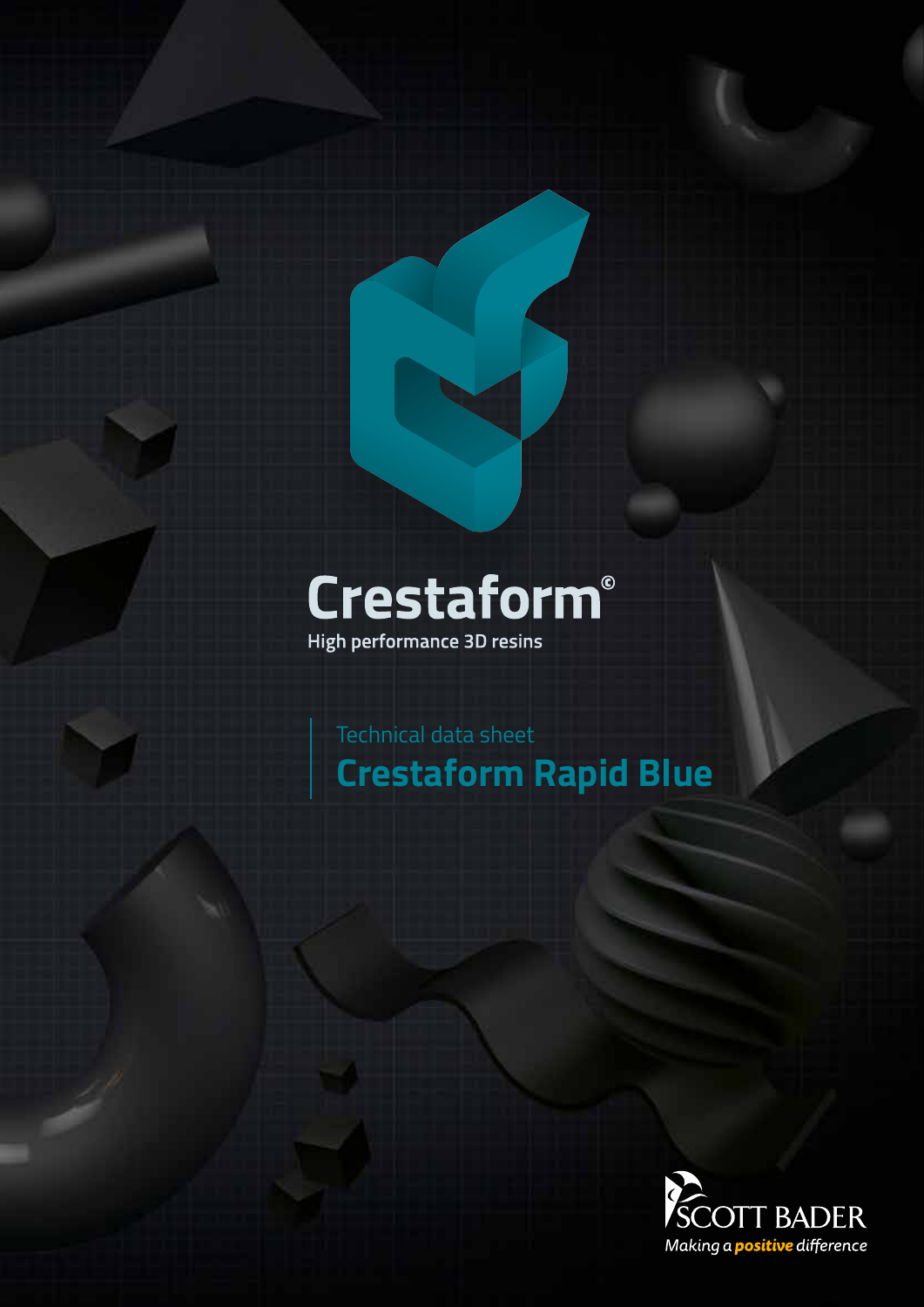

**Crestafrom Rapid Blue is a high performance 3D printing resin with superior mechanical performance and excellent reactivity.**



**Crestaform Rapid Blue comes with the following benefits:**

- **Excellent mechanical performance**
- **High reactivity and printing speed**
- **Rigorous test regime and best in industry quality assurance**
- **Technical service support**
- **Produced by Scott Bader, a global manufacturer of resins established 100 years ago**

### **Typical printing parameters\***

Layer height: 50μm

Printing Temperature: 23⁰C

| <b>LCD</b> type            | <b>RGB UV LCD</b> | <b>Monochromatic UV LCD</b> |
|----------------------------|-------------------|-----------------------------|
| Base layer exposure time   | 50-80 sec         | 20-50 sec                   |
| Normal layer exposure time | $4-6$ sec         | $1.5 - 2.5$ sec             |

\*For printer specific printing parameters please check our website

- Soak the print in a clean IPA bath for 1-5 minutes. Alternatively, rinse the print with IPA until all the visible uncured resin has been removed. Reusing IPA in multiple cleans can reduce the cleanliness and clarity of a print.
- Leave the print to dry off any residual solvent prior to post-curing.

#### **Recommended cleaning Recommended post-curing**

- Postcure every print for a minimum of 5 minutes under a dedicated curing UV light operating at 405nm wavelength. Alternatively, leave the print to cure for a minimum of 2 hours under direct sunlight.
- Temperature-assisted UV curing will increase the rigidity of the print.

#### **Physical properties**

|                                     | <b>Values</b> | <b>Description</b>    |
|-------------------------------------|---------------|-----------------------|
| Viscosity (Poise)                   | $3.9 - 4.5$   | ICI Viscosity at 25°C |
| Liquid Density (g/cm <sup>3</sup> ) | 1.08          |                       |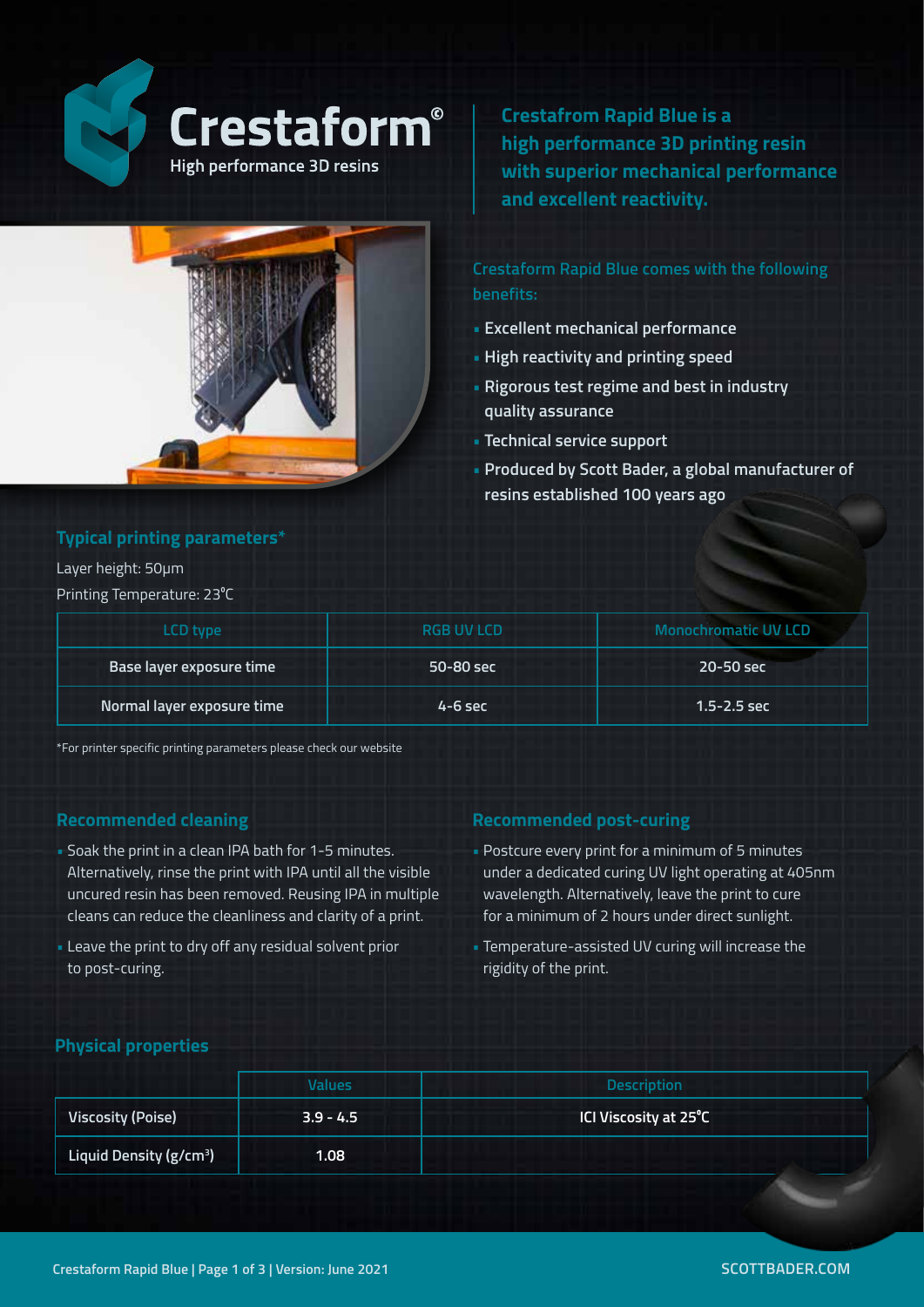#### **Mechanical properties**

All specimens were post-cured at 405nm UV light for 15 minutes at 23°C.

|                                  | <b>Values</b>  | <b>Description</b>                                 |
|----------------------------------|----------------|----------------------------------------------------|
| Tensile strength (MPa)           | $44 - 56$      | ISO 527-2 Type 1A                                  |
| <b>Tensile modulus (GPa)</b>     | $1.8 - 2.3$    |                                                    |
| Elongation at break (%)          | $3.5 - 7.7$    |                                                    |
| <b>Flexural strength (MPa)</b>   | $74 - 86$      | <b>ISO 178</b>                                     |
| <b>Flexural modulus (MPa)</b>    | $2.1 - 2.5$    |                                                    |
| <b>Hardness (Shore)</b>          | 88D            | <b>ISO 868</b>                                     |
| Heat deflection temperature (°C) | $47^{\circ}$ C | ISO 75-2, method A using flexural stress of 1.8MPa |



## **Compatibility**

Crestaform Rapid Blue has been designed to work with monochromatic and polychromatic LCD DLP printers. The resin has been tested on the following machines (the list is not exhaustive):

- **Anycubic Photon S**
- **Anucubic Photon Mono SE**
- **Anycubic Photon Mono X**
- **Elegoo Mars**
- **Phrozen Sonic Mini**

#### **Instructions for using Crestaform Rapid Blue:**

- Always shake the resin for a few seconds before use
- Open the resin bottle and pour the appropriate amount of resin into the tank according to the size of the printer model
- Make sure to not spill the resin onto the printer, LCD screen or anywhere outside of the resin tank
- If not used for a long time, please filter the resin and pour the resin into the storage container